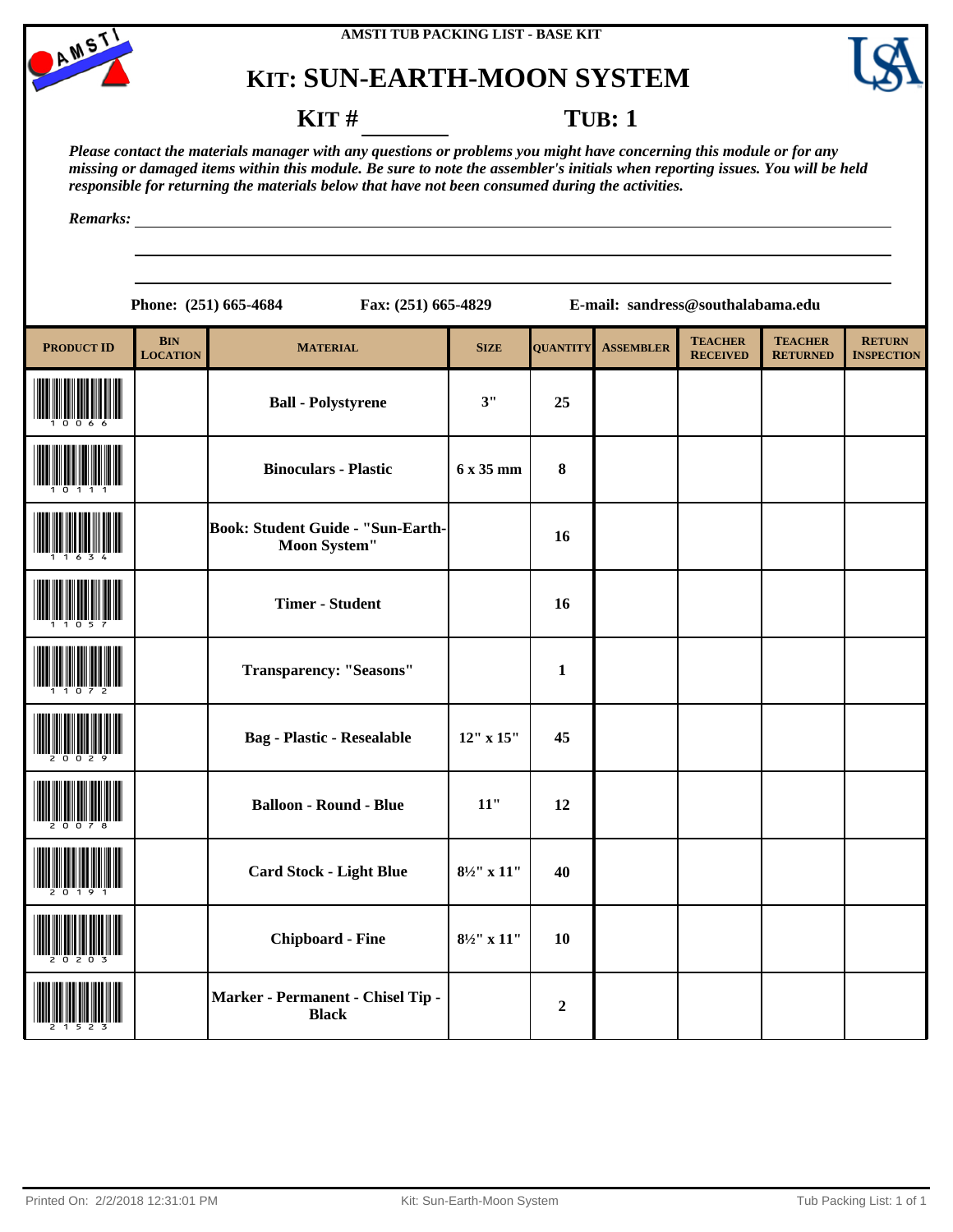





#### **KIT** # **TUB**: 2

*Please contact the materials manager with any questions or problems you might have concerning this module or for any missing or damaged items within this module. Be sure to note the assembler's initials when reporting issues. You will be held responsible for returning the materials below that have not been consumed during the activities.*

*Remarks:*

**Phone: (251) 665-4684 Fax: (251) 665-4829 E-mail: sandress@southalabama.edu PRODUCT ID BIN**<br>**LOCATION LOCATION MATERIAL SIZE QUANTITY ASSEMBLER TEACHER RECEIVED TEACHER RETURNED RETURN INSPECTION** Book: Student Guide - "Sun-Earth-Moon System" 16 (10398) **Flashlight D-Cell <sup>8</sup> Hole Punch 1 1 1 1 1**  $Marble$   $\frac{3}{4}$  9 (10628) **Measuring Tape - English/Metric <sup>8</sup> Protractor 16** (10839) **Ruler - Plastic 12" <sup>32</sup>** (20086) **Battery <sup>D</sup> <sup>16</sup> chalk - White box of 12 1** (20330) **Dots - Adhesive - Multicolor (pack**   $\frac{1}{2}$ " or  $\frac{3}{4}$ " | 1 (20263) **Dough - Green 3 lb <sup>2</sup>**

**colors <sup>8</sup>**

(21526) **Markers - Water Color - Multicolor set of 8**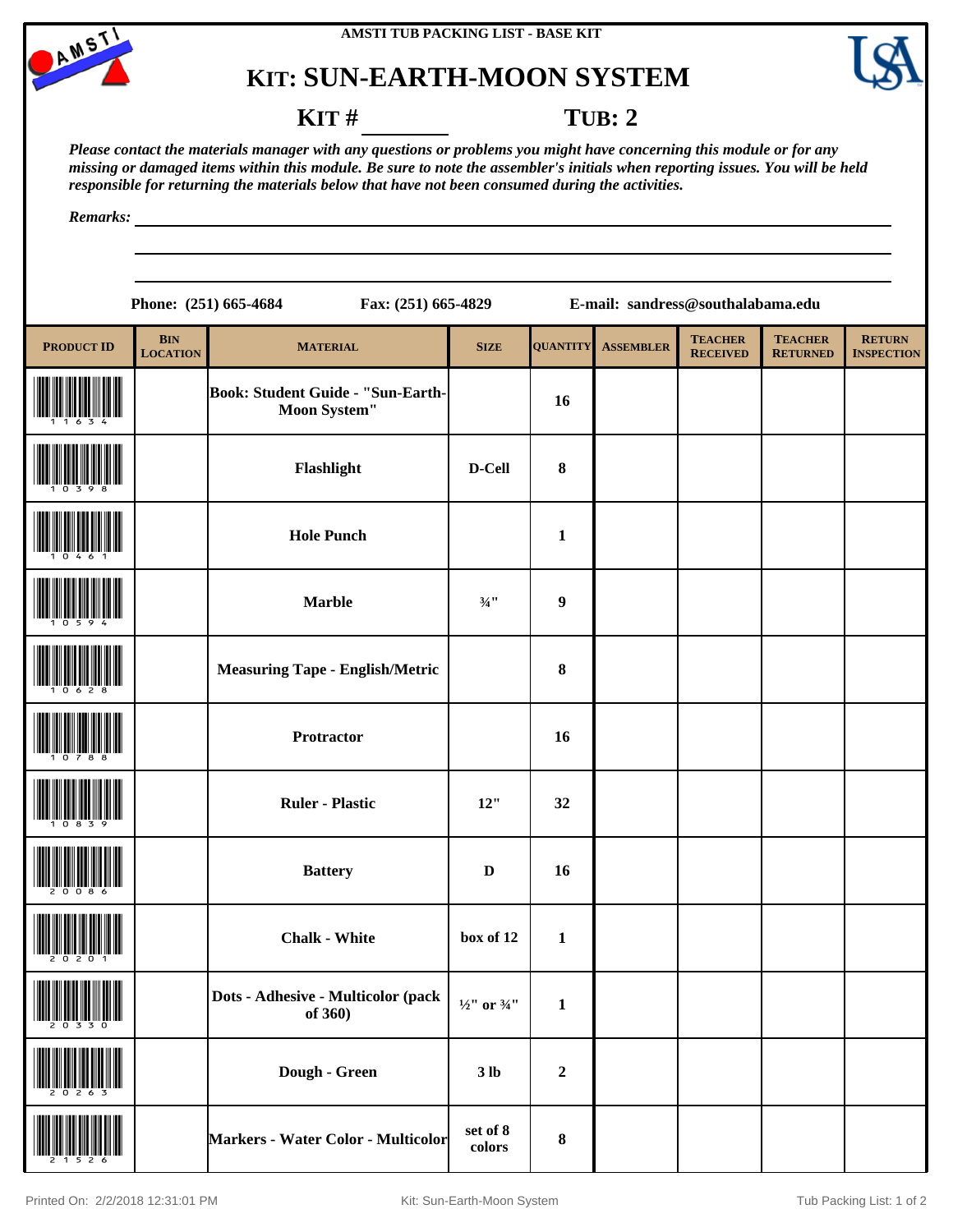| 533       | <b>Markers - Wet Erase - Fine Point</b> | set of 4<br>colors | 8                |  |  |
|-----------|-----------------------------------------|--------------------|------------------|--|--|
| 20215     | <b>Pencils - Colored - Multicolor</b>   | set of 12          | 8                |  |  |
| 20975     | <b>String - Super Twine</b>             | 200'               | 1                |  |  |
| 2 1 0 2 6 | <b>Tape - Masking</b>                   | $\frac{3}{4}$ "    | $\boldsymbol{2}$ |  |  |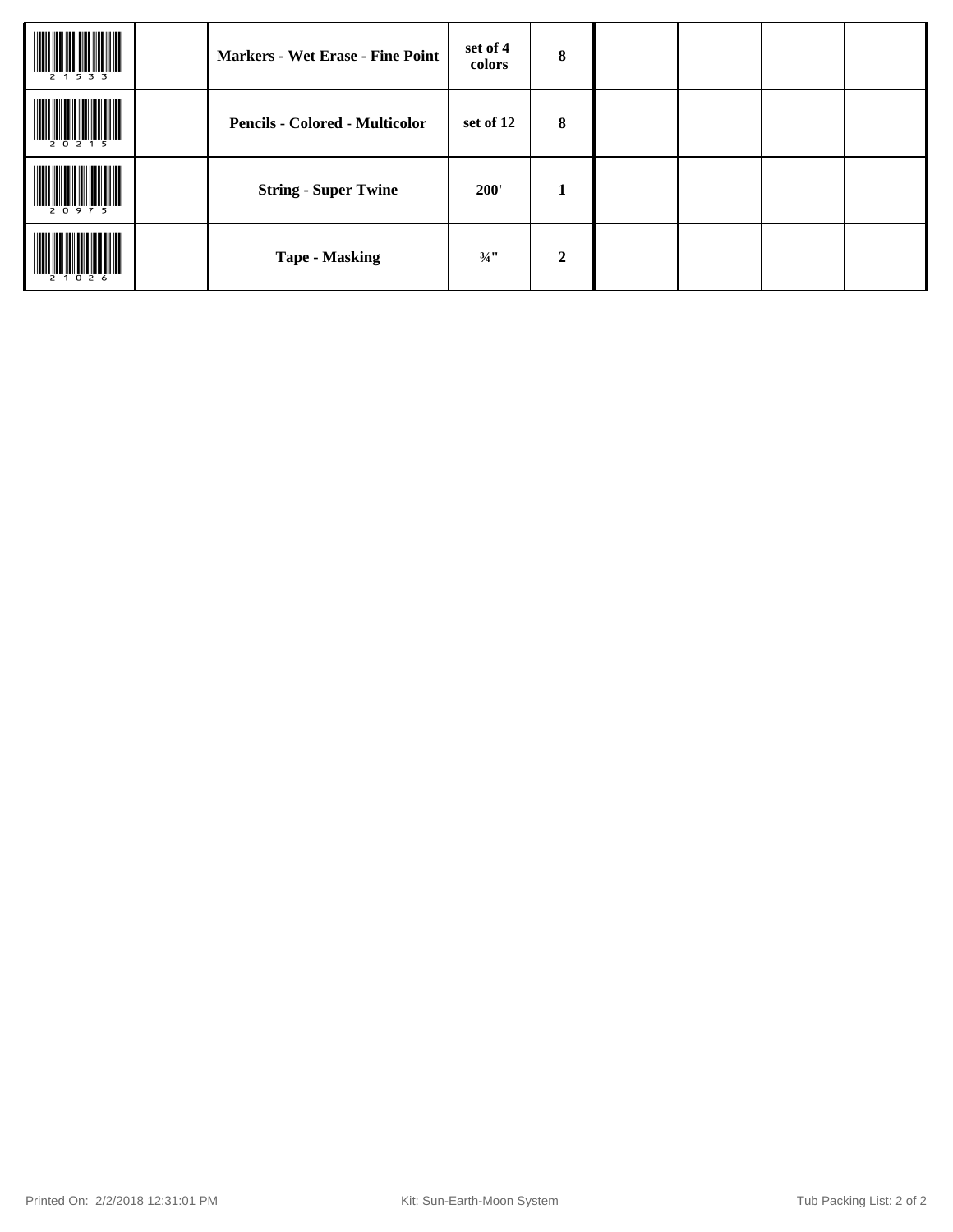





#### **KIT** # **TUB: 3**

*Please contact the materials manager with any questions or problems you might have concerning this module or for any missing or damaged items within this module. Be sure to note the assembler's initials when reporting issues. You will be held responsible for returning the materials below that have not been consumed during the activities.*

*Remarks:*

**Phone: (251) 665-4684 Fax: (251) 665-4829 E-mail: sandress@southalabama.edu**

| <b>PRODUCT ID</b>    | <b>BIN</b><br><b>LOCATION</b> | <b>MATERIAL</b>                                  | <b>SIZE</b>           | <b>QUANTITY</b> | <b>ASSEMBLER</b> | <b>TEACHER</b><br><b>RECEIVED</b> | <b>TEACHER</b><br><b>RETURNED</b> | <b>RETURN</b><br><b>INSPECTION</b> |
|----------------------|-------------------------------|--------------------------------------------------|-----------------------|-----------------|------------------|-----------------------------------|-----------------------------------|------------------------------------|
|                      |                               | <b>Ball - Polystyrene</b>                        | $1\frac{3}{8}$ "      | 16              |                  |                                   |                                   |                                    |
|                      |                               | <b>Binder Clip</b>                               | large                 | 32              |                  |                                   |                                   |                                    |
|                      |                               | Flashlight - Adjustable Beam - Mini<br>(Maglite) | ${\bf AA}$            | 8               |                  |                                   |                                   |                                    |
|                      |                               | Foam Sleeve (with holes)                         | $3''$ x $3''$ x<br>5" | $\bf{8}$        |                  |                                   |                                   |                                    |
|                      |                               | Globe - World                                    | 5"                    | $\pmb{8}$       |                  |                                   |                                   |                                    |
|                      |                               | <b>Poster: "Modeling Shadows"</b>                | 30 x 60 cm            | $\bf{8}$        |                  |                                   |                                   |                                    |
|                      |                               | <b>Battery</b>                                   | AA                    | 16              |                  |                                   |                                   |                                    |
|                      |                               | Fabric - Poly Cotton - Yellow                    | 40" circle            | $\mathbf{1}$    |                  |                                   |                                   |                                    |
|                      |                               | <b>Fasteners - Paper (pack of 100)</b>           | 1"                    | $\mathbf{1}$    |                  |                                   |                                   |                                    |
| <b>THE 2 0 7 4 6</b> |                               | <b>Plate - Paper - White</b>                     | 9"                    | 150             |                  |                                   |                                   |                                    |
|                      |                               | Putty - Adhesive - Reusable (plasti-<br>tak)     | 20z                   | $\mathbf{1}$    |                  |                                   |                                   |                                    |
|                      |                               | <b>Straw - Wrapped</b>                           | 12"                   | 16              |                  |                                   |                                   |                                    |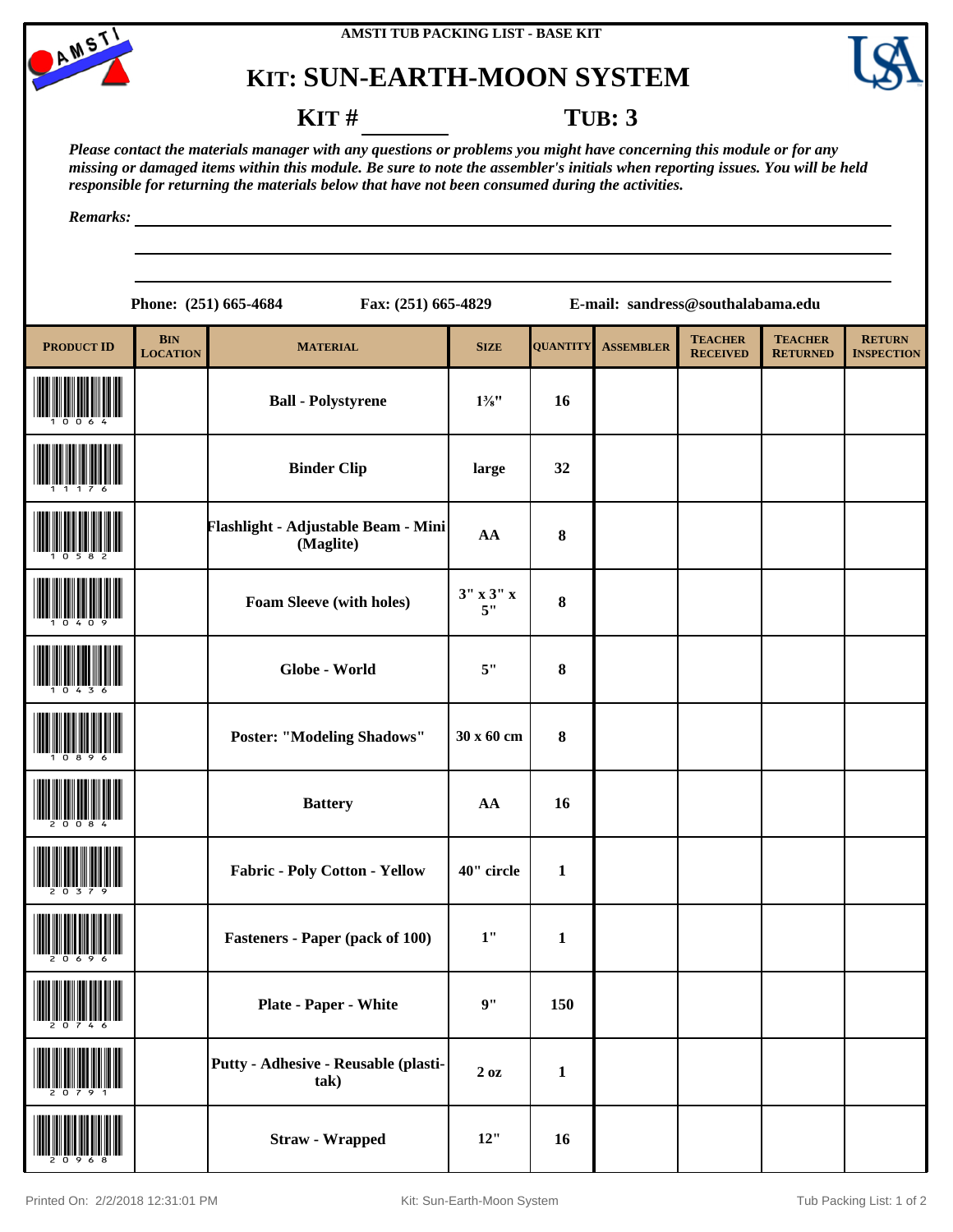| 2 1 0 6 0 | Toothpicks - Round - Multicolor   pack of 250 |    |  |  |
|-----------|-----------------------------------------------|----|--|--|
| 2 1 4 8 7 | <b>Transparency - Copier</b>                  | 50 |  |  |